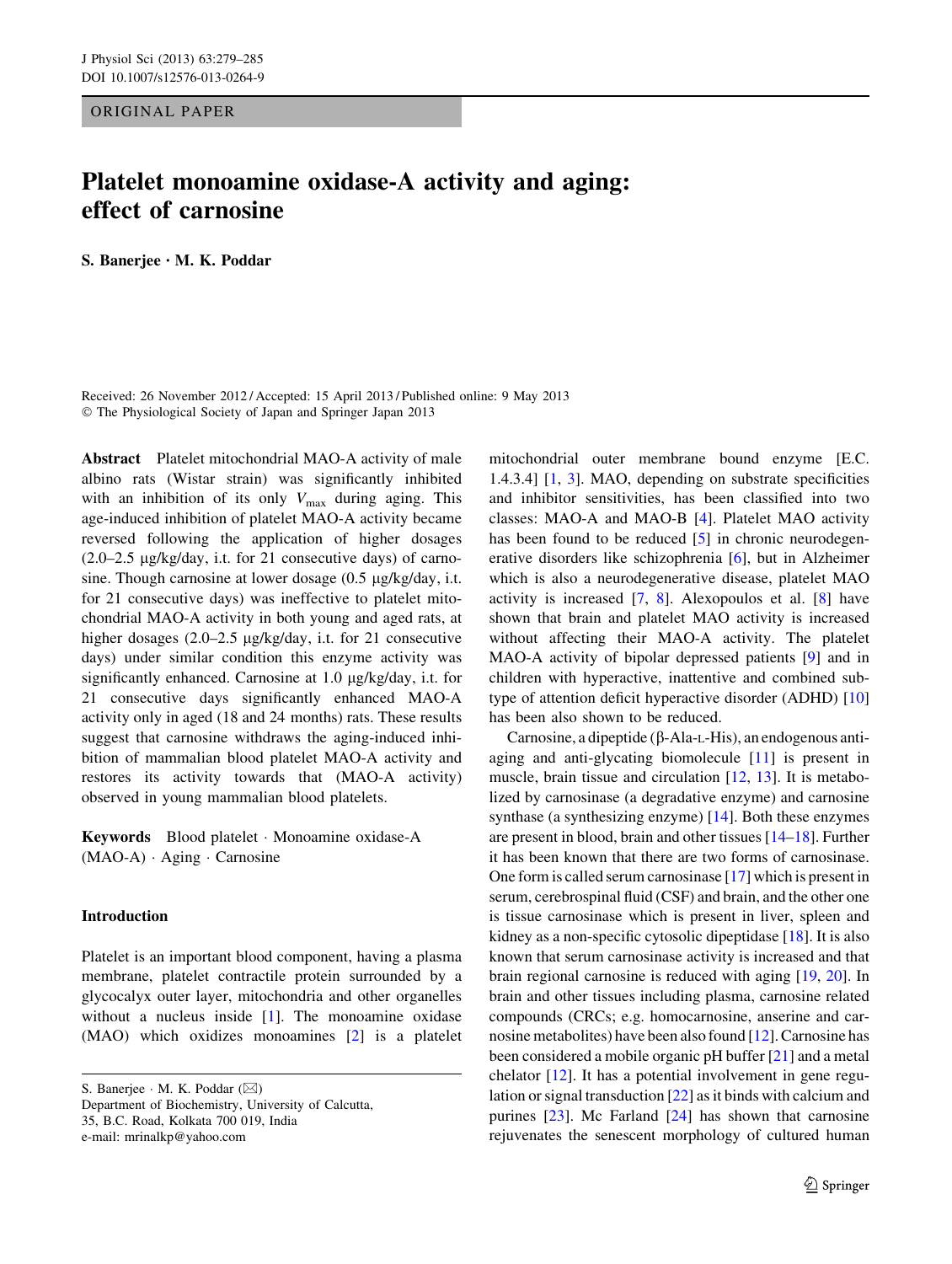diploid fibroblast cells, maintaining its cellular integrity by its modulatory protein metabolism while retarding its senescence. Advanced glycation end products (AGEs) are an age associated phenomenon produced by the reaction with sugar aldehyde and protein amino groups. Margles [\[19\]](#page-5-0) has shown that the olfactory bulb contains a high concentration of carnosine, and loss of sense of smell has been thought to be an indicator of Alzheimer's disease as the carnosine content is reduced in olfactory bulb under this condition. Like different brain regions, the reduction of carnosine content has also been found in muscle tissues [[25\]](#page-5-0). In addition, Margles [\[19](#page-5-0)] has shown that carnosine inhibits sugar-induced  $\beta$ -A4amyloidogenic peptide aggregation. Carnosine and its related compounds have also been shown to be a powerful hydrophilic reactive oxygen species (ROS) scavenger [[12\]](#page-5-0) and it (carnosine) plays a role as an endogenous agent to protect against glutamate excitotoxicity which is secondary to ROS generation [\[26](#page-5-0)].

Since (a) blood platelet count and platelet serotonin are increased in dementia [[27\]](#page-5-0) which may stimulate megakaryocytopoesis [\[28](#page-5-0)] and enhancing the risk of platelet aggregation [[29\]](#page-5-0), (b) change in platelet MAO activity in neurodegeneration  $[5–10]$  $[5–10]$ , (c) carnosine is an endogenous anti-aging and anti-glycating agent [\[11](#page-5-0)] and (d) its (carnosine) degradative enzyme serum carnosinase activity is known to be activated with a reduction of brain regional carnosine level during aging or age-induced diseases [[19,](#page-5-0) [20\]](#page-5-0), it is not unreasonable to assume that this molecule (carnosine) may have an effect on blood platelet MAO activity, specifically MAO-A in different ages of rats (4–24 months). The present study deals with the effect of carnosine on blood platelet mitochondrial MAO-A activity, including its kinetic behavior during aging.

## **Methods**

## Materials

5-Hydroxytryptamine (5-HT)-HCl, <sup>L</sup>-Carnosine and Triton X-100 were purchased from Sigma chemicals (St.Louis, MO, USA). All other chemicals, including ethylenediaminetetraacetic acid (EDTA), sodium–potassium tartarate, copper sulfate, sodium hydroxide, sodium carbonate, potassium dihydrogen phosphate, sodium hydrogen phosphate and semicarbazide of analytical grade were purchased from Merck-India (Worli-Mumbai), India.

## Animals

Male albino rats of Wistar strain were used as the experimental animal. The rats were maintained in a room having a 12 h light–dark cycle and temperature  $28 \pm 0.5$  °C with a constant relative humidity (80  $\pm$  5 %). Animals were supplemented with a normal standard laboratory diet and water ad libitum. In the present study the guidelines of the animal ethical committee (Department of Biochemistry, University of Calcutta) were followed and all efforts were made to minimize the number of animals used and their suffering.

#### Experimental procedures

Male albino rats of different ages (4, 18 and 24 months) were housed in different cages. Each of these three different age groups of animals was divided into two subgroups (subgroup 1A, 1B; subgroup 2A, 2B and subgroup 3A, 3B;  $n = 4-6$  animals in each subgroup). The rats of subgroups 1B, 2B and 3B were treated intrathecally (i.t.) with carnosine at various dosages  $(0.5, 1.0, 2.0, 2.0)$  and  $2.5 \mu$ g/ kg/day) for 21 consecutive days. The rats of subgroups 1A, 2A and 3A were considered as control groups of the corresponding above-mentioned experimental groups. These control groups were treated with equivalent amount of vehicle  $(20 \mu l)$  saline solution) of carnosine through the same route under similar conditions as mentioned in the corresponding experimental group of animals. The experimental and control groups of animals were sacrificed after 4 h of last administration between 9 and 10 a.m. to avoid the circadian effect, if any.

Collection of blood and preparation of platelet rich plasma (PRP)

Immediately after sacrifice of both control and experimental rats of different age groups, the blood (with anticoagulant, 1 % EDTA solution) was collected under cold  $(0-4 \degree C)$  conditions. The platelet rich plasma was isolated from the blood by following the method of Collins and Sandler [\[30](#page-5-0)], modified by Banerji et al. [\[31](#page-5-0)], and this was used as an enzyme source.

#### Assay of monoamine oxidase-A (MAO-A) activity

Monoamine oxidase-A (MAO-A) was measured using 0.24 mM  $5-HT$  (serotonin) as substrate with 100  $\mu$ g enzymes according to the method described by Dalal and Poddar [\[32](#page-5-0)]. The kinetics study of MAO-A was measured with varying concentrations  $(0.05-0.4 \text{ mM})$  per 100 µg enzyme) of serotonin. The protein content was estimated spectrophotometrically by following the method of Lowry et al. [[33\]](#page-5-0) using bovine serum albumin (BSA) as standard.

#### Statistical analysis

All data are expressed as the mean  $\pm$  SEM and the number of rats  $(n)$  is indicated. The averaged values from the three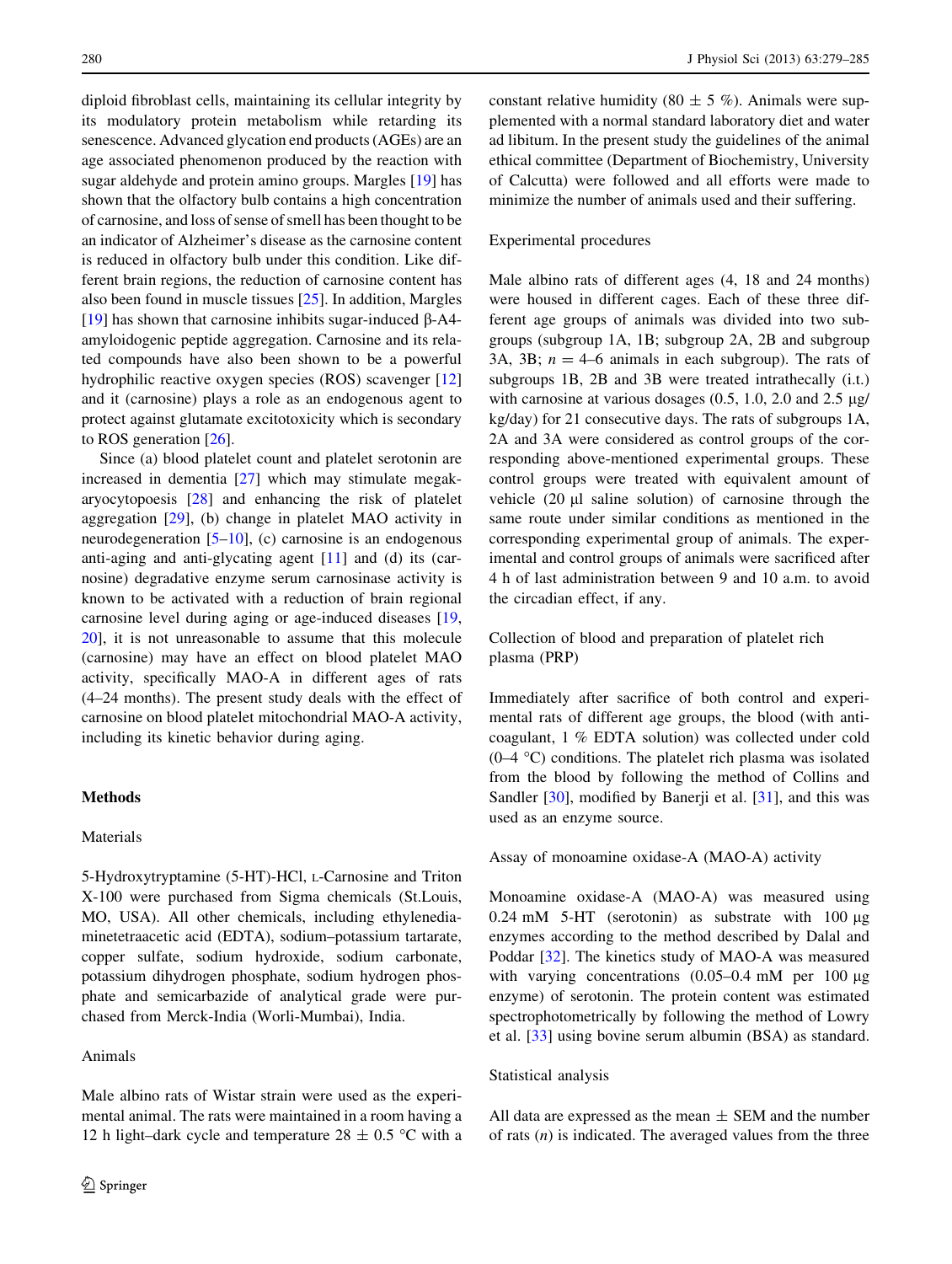<span id="page-2-0"></span>controls were compared with each of the experimental animals. Statistical analyses of the data were assessed by analysis of variance (ANOVA) with a post hoc Tukey's test.  $p < 0.05$  was considered as significant.

## **Results**

Changes of platelet MAO-A activity of rats during aging with carnosine

Figure 1 depicts that the platelet MAO-A activity was significantly reduced  $(48.77-56.79\% , p < 0.001)$  with increase of age (4–24 months) with respect to the young (4 months) healthy group of rats (Fig. 1a). The maximum inhibition was observed at 24 months of age. Figure 1b represents that carnosine at lower dosage  $(0.5 \text{ µg/kg/day})$ , i.t. for 21 consecutive days) did not significantly affect the platelet MAO-A activity with respect to the corresponding different age-matched (18 and 24 months) vehicle treated rats. Further increase in dosage of carnosine  $(1.0-2.5 \text{ µg})$ kg/day, i.t.) under similar conditions significantly  $(p<0.001)$  enhanced platelet MAO-A activity in aged rats of both 18 months (44.58–101.20 %) and 24 months  $(72.86-145.71 \%)$ ; whereas in young  $(4 \text{ months})$  rats the MAO-A activity was significantly  $(p<0.001)$  enhanced only at the dosages of 2.0  $\mu$ g/kg/day, (28.40 %) and 2.5  $\mu$ g/kg/day, (33.33 %) with respect to the corresponding vehicle treated age-matched control group of rats. It was also observed that carnosine  $(2.5 \text{ µg/kg}/\text{day})$ , i.t. for 21 consecutive days) induced increase (33.33 %,  $p < 0.001$ ) of platelet MAO-A activity in young (4 months) rats was potentiated to 101.20 and 145.71 % with increase of age (from 4 to 18 and 24 months respectively; Fig. 1b). The results of Fig. 1a and b further show that carnosine (2.0 and 2.5  $\mu$ g/kg/day, i.t.) under similar condition attenuated the age-induced decrease (48.77–56.79 %) of platelet MAO-A activity (Fig. 1a) to 32.21–23.56 and 22.69–20.37 %, respectively.

Changes in kinetic parameters of platelet MAO-A activity in rats during aging with carnosine

It is evident from Table [1](#page-3-0) and Fig. [2b](#page-3-0) that the kinetic parameter,  $V_{\text{max}}$  of platelet MAO-A activity was significantly reduced with the increase of age to 18 months  $(45.10 \% , p < 0.001)$  and 24 months (54.90 %,  $p < 0.001$ ) of rats without any significant effect to their corresponding  $K<sub>m</sub>$  with respect to the corresponding young (4 months) rats. Table [1](#page-3-0) also shows that the treatment of carnosine



33 2.5 (µg/Kg/day, i.t.)

Fig. 1 Effect of carnosine on rat blood platelet MAO-A activity during aging of male rats. Results are expressed as mean  $\pm$  SEM  $(n = 4-6)$ . Each observation was made from a single rat. Change  $(\%)$ was calculated with respect to the corresponding age-matched control group of rats (4, 18 and 24 months). a Significantly different from corresponding control were: (i) young (4 months) rats  ${}^{a}p$  < 0.001, (ii)

aged (18 months) rats  $\frac{b}{p}$  < 0.001, (iii) aged (24 months) rats  $c_p < 0.001$ . **b** Significantly different from corresponding carnosine treated (dose/day for 21 consecutive days, i.t.) were: young (4 months) rats (i) 0.5  $\mu$ g/kg <sup>d</sup> $p < 0.001$ , (ii) 1.0  $\mu$ g/kg <sup>e</sup> $p < 0.001$ , (iii) 2.0  $\mu$ g/kg  $\frac{f}{p}$  < 0.001, (iv) 2.5  $\mu$ g/kg  $\frac{g}{p}$  < 0.001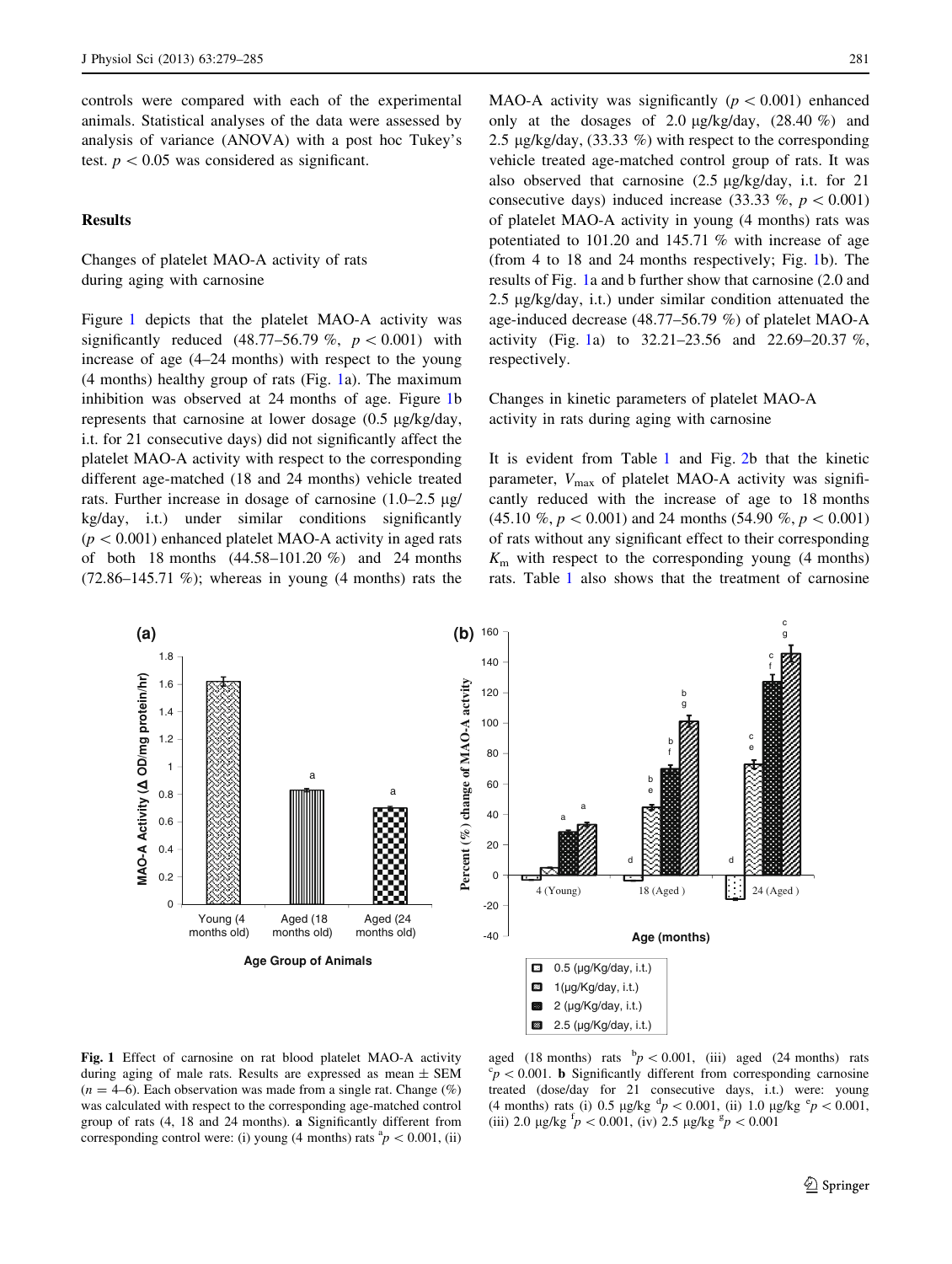| Age groups | Age of animals (months) | Kinetic parameters of MAO-A activity         |                  |                                                     |                  |
|------------|-------------------------|----------------------------------------------|------------------|-----------------------------------------------------|------------------|
|            |                         | Control (vehicle)                            |                  | Carnosine (µg/kg/day, i.t. for 21 consecutive days) |                  |
|            |                         | $V_{\text{max}}$ ( $\Delta$ OD/mg protein/h) | $K_{\rm m}$ (mM) | $V_{\text{max}}$ ( $\Delta$ OD/mg protein/h)        | $K_{\rm m}$ (mM) |
| Young      | 4                       | $2.04 \pm 0.09$                              | $0.21 \pm 0.009$ | $2.63 \pm 0.02^{\circ}$                             | $0.20 \pm 0.004$ |
| Aged       | 18                      | $1.12 \pm 0.05^{\text{a}}$                   | $0.23 \pm 0.01$  | $1.79 \pm 0.03^{b,d}$                               | $0.21 \pm 0.005$ |
|            | 24                      | $0.92 \pm 0.05^{\rm a}$                      | $0.22 \pm 0.01$  | $2.00 \pm 0.06^{\text{c,d}}$                        | $0.21 \pm 0.003$ |

<span id="page-3-0"></span>Table 1 Effect of carnosine on kinetic parameters of blood platelet MAO-A activity during aging of male rats

Results are expressed as mean  $\pm$  SEM (n = 4–6).  $V_{\text{max}}$  and  $K_{\text{m}}$  values were calculated from Line–Weaver Burk plot (Fig. 2b) Kinetic studies were carried out using varying concentrations (0.05–0.4 mM) of serotonin

Significant differences from (a) corresponding control rats of (i) young (4 months)  ${}^{\text{a}}p < 0.001$ , (ii) aged (18 months)  ${}^{\text{b}}p < 0.001$ , (iii) aged (24 months)  $c_p < 0.001$ . Significant differences from (b) corresponding carnosine treated rats (2.0 µg/kg/day, i.t.) (i) young (4 months)  $\mathrm{d} \rho < 0.001$ 



Fig. 2 a Effect of serotonin concentration variation (0.05–0.4 mM) on platelet MAO-A activity. Results are expressed as mean  $\pm$  SEM  $(n = 4-6)$ . Each observation was made from a single rat. Line  $(-)$ represents control, filled circle young (4 months) rats, filled square aged (18 months) rats, filled triangle aged (24 months) rats. Broken line  $(-)$  indicates carnosine treated, *open circle* young  $(4$  months)

rats, open square aged (18 months) rats, open triangle aged (24 months) rats. b Line–Weaver Burk plot of blood platelet MAO-A activity in different ages of rats. Line–Weaver Burk plots were drawn from the progress curve with varying substrate concentration as presented in a

(2.0 µg/kg/day, i.t.) significantly enhanced  $V_{\text{max}}$  (59.82 and 117.39 %,  $p < 0.001$ ) of platelet MAO-A activity with an apparent change in corresponding  $K<sub>m</sub>$  in aged [18 months  $(-13.04\%)$  and 24 months  $(-4.55\%)$  rats. Unlike aged rats, in young (4 months) rats carnosine at the same dosage significantly increased the  $V_{\text{max}}$  (28.92 %,  $p < 0.001$ ) without affecting the  $K<sub>m</sub>$  value of platelet MAO-A activity

with respect to the corresponding vehicle treated young rats. It was further observed that in the carnosine treated aged (18 and 24 months) rats the  $V_{\text{max}}$  values of platelet MAO-A activity still remained reduced (31.94 and 23.95 %,  $p < 0.001$ , respectively) but without any significant effect in their corresponding  $K<sub>m</sub>$  value with respect to the corresponding young (4 months) group.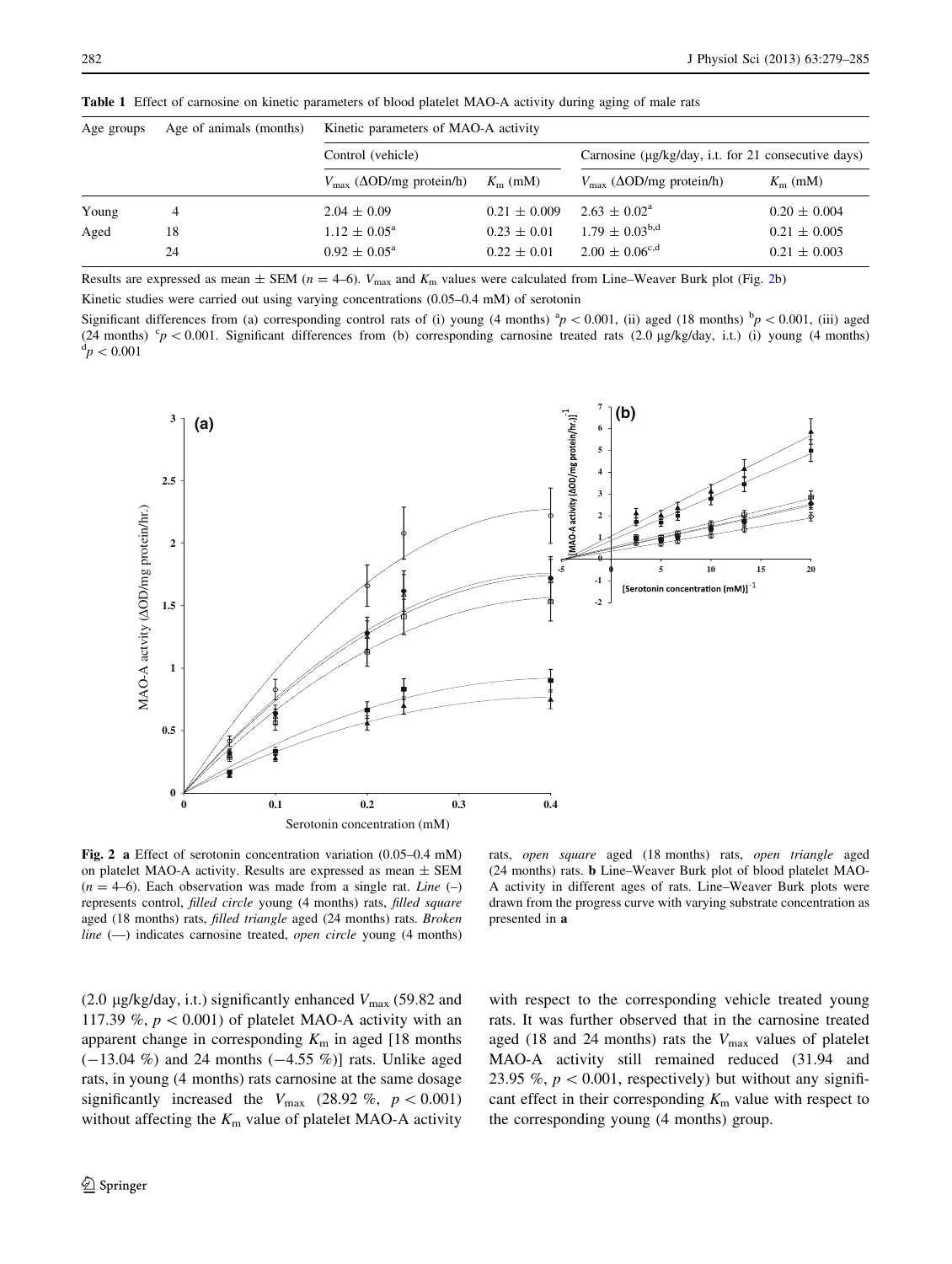#### **Discussion**

Monoamine oxidase (MAO) is known to play an important role in the metabolism of biogenic amines in both neuronal and non-neuronal tissues [[34\]](#page-5-0). In non-neuronal tissues it plays a protective influence over the harmful effect of circulating monoamines [\[35](#page-6-0)]. This enzyme exists in two isoforms, MAO-A and MAO-B [[4\]](#page-5-0), in different tissues including blood platelet mitochondria [\[1](#page-5-0), [3](#page-5-0)]. Aging is a naturally developing biological process which reduces life span and promotes age pathology. Since MAO-A is serotonin substrate specific [\[4](#page-5-0)] and the authors are interested about the involvement of the serotonergic system in relation to aging the present study deals with the effect of carnosine, an endogenous biomolecule having anti-glycating and anti-aging properties [[11\]](#page-5-0), on blood platelet mitochondrial MAO-A activity during aging.

In our present study the blood platelet mitochondrial MAO-A activity has been found to be reduced with the advancement of age (Fig. [1a](#page-2-0)), with a significant reduction in  $V_{\text{max}}$  (45.10–54.90 %) without affecting its corresponding  $K<sub>m</sub>$  (Table [1;](#page-3-0) Fig. [2\)](#page-3-0). This suggests that there may be a quantitative as well as qualitative modulation by unmasking the substrate binding site and a significant quantitative inhibition of catalytic activity of platelet mitochondrial enzyme with a destabilization of the blood platelet mitochondrial membrane [[31\]](#page-5-0) during aging. The present age-induced reduction in MAO-A activity may be supported by others' reports which have shown that platelet MAO activity reduces [\[5–10](#page-5-0)] during age-induced neurodegeneration and neurodegenerative diseases like schizophrenia, ADHD, bipolar depression and dementia. This may be due to the dysfunction of platelet mitochondria at the level of its structure and function  $[36-38]$ . The inhibition (Fig. [1](#page-2-0)a) of age-induced platelet mitochondrial MAO-A activity may be corroborated with the observations of others who have shown that the activity of platelet mitochondrial other enzyme, cytochrome oxidase and the mitochondrial oxydative phosphorylation are reduced with increase of age  $[39, 40]$  $[39, 40]$  $[39, 40]$ . In addition, Xu et al.  $[41]$  $[41]$  have shown that platelet number and mitochondrial membrane potential  $(\Delta\psi_m)$  are decreased with aging as an effect of amyloid-beta-induced change in platelet mitochondrial function due to age and the down regulation of mitochondrial biogenesis, which has been shown to be associated with the mitochondrial dysfunction during aging [\[36–38](#page-6-0)]. It is well known that stress plays as one of the age-induced factors at the hormonal level and glucocorticoid is one of them [\[42](#page-6-0)]. It is also known that stress activates MAO-A activity at the level of its transcription and translation [[43\]](#page-6-0) in nucleated tissues like heart [\[44](#page-6-0)] and brain  $[45]$  $[45]$ . As platelet is an enucleated tissue  $[42]$  $[42]$ , the role of this stress-induced hormone in platelet mitochondrial MAO-A inhibition does not arise. In addition, the MAO-A gene is present on chromosome  $X$  (Xp 11.23) [[46\]](#page-6-0).

MAO is known to play in the metabolism of biogenic amines and regulation of neurotransmitter levels as well as intracellular amine stores [\[47](#page-6-0)], however in the gastrointestinal tract and circulatory system they (biogenic amines) serve a protective function by regulating monoamine levels with potent vasopressor effects [\[48](#page-6-0)]. Therefore, it may be suggested that the reduction in blood platelet MAO-A activity in aged rats (Fig. [1a](#page-2-0)) may increase the platelet serotonin levels [\[26](#page-5-0)] and increase the platelet activating factor content [[49\]](#page-6-0) which may stimulate megakaryocytopoesis [[27\]](#page-5-0) by stimulating platelet serotonin release [[50\]](#page-6-0) and causing platelet aggregation [\[29](#page-5-0)] and hence vascular blockage [[51\]](#page-6-0) with the advancement of age. Further it is not unlikely to assume that the reduction of platelet MAO-A activity with increase of age (Fig. [1](#page-2-0)a) may be due to an age-induced structural and functional deterioration of the platelet mitochondrial membrane [\[36–41](#page-6-0)] as an effect of depletion in platelet population during aging [[41\]](#page-6-0), though this needs further clarification with a platelet mitochondrial preparation under similar conditions.

The present study (Fig. [2](#page-3-0); Table [1\)](#page-3-0) has shown that the application of higher dosage  $(2.0 \mu g/kg/day, i.t.)$  of carnosine for 21 consecutive days reverses the age-induced inhibition of blood platelet MAO-A activity and restores it towards the activity of MAO-A observed in young adult (4 months; Fig. [1](#page-2-0)b). The analysis of kinetic parameters of MAO-A activity (Table [1](#page-3-0)) suggests that the age-induced inhibition in blood platelet MAO-A activity is significantly attenuated with carnosine  $(2.0 \mu g/kg/day, i.t.$  for  $21$  consecutive days) at the level of its up regulation in only  $V_{\text{max}}$ (Table [1;](#page-3-0) Fig [2b](#page-3-0)). This attenuating effect of carnosine on age-induced inhibition of platelet MAO-A activity may be supported by its enhancing effect on both young and aged animals (Fig. [1](#page-2-0)a). In fact, carnosine in both young and aged rats enhances only the catalytic activity  $(V_{\text{max}})$  of MAO-A enzyme without affecting its substrate binding affinity  $(1/K_m;$  Table [1\)](#page-3-0), suggesting that carnosine in both ages may act in a dual way with quantitative increases as well as qualitative changes [\[52](#page-6-0), [53\]](#page-6-0) of this platelet mitochondrial enzyme. This present thought may further be strengthened by age-induced potentiation on its (carnosine) enhancing effect on platelet MAO-A activity (Fig. [1](#page-2-0)b). Also it may be stated that carnosine acts at the level of mitochondrial biogenesis and attenuates the age-induced platelet mitochondrial structural and functional deterioration [[36–41\]](#page-6-0) as well as platelet population [[41\]](#page-6-0) within the cell and restores its mitochondrial MAO-A activity towards the activity that has been observed in normal young rats (Fig. [1b](#page-2-0)) by upgrading the vascular system towards a normal condition during aging.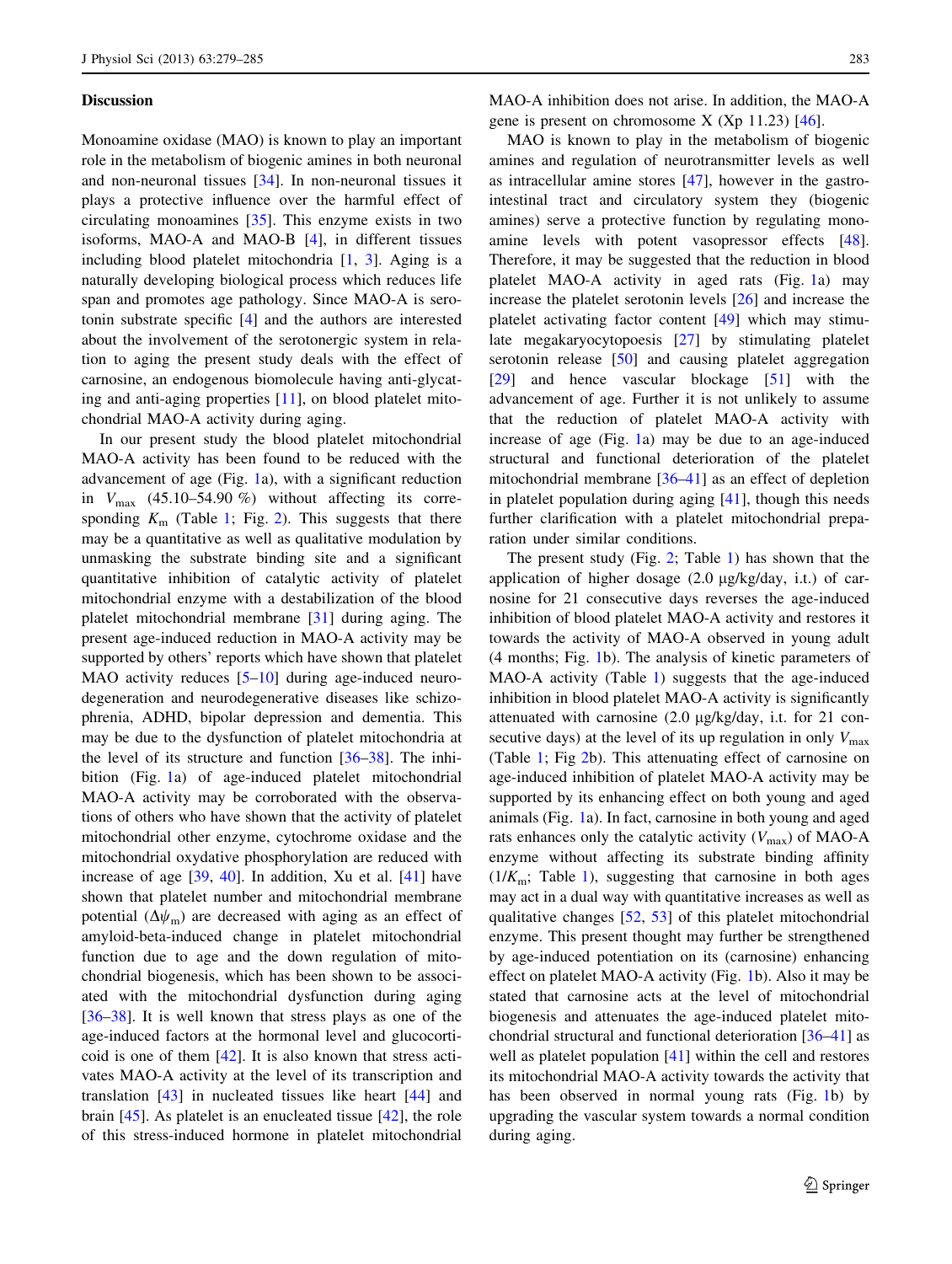<span id="page-5-0"></span>Finally, it may be concluded that: (a) carnosine may have a great role to (i) protect age-induced platelet aggregation by reversing the age-induced reduction of platelet mitochondrial MAO-A activity and hence enhancement of its (platelet) serotonin content, (ii) restore the age-induced depletion in protective function of the circulatory system with the up regulation of reduced platelet MAO-A activity during aging and hence attenuating its (monoamines) potent vasopressor effects; (b) platelet MAO-A activity may be considered as a diagnostic index in the clinical practice of geriatrics.

Acknowledgments The authors are thankful to Prof. S. Sengupta, Department of Statistics, University of Calcutta, for helping the statistical analyses of the data. The present study was supported by a grant from UGC-UPE, University of Calcutta, Kolkata, India.

#### Conflict of interest None.

#### References

- 1. Tipton KF, Boyce S, O' Sullivan J, Davey GP, Healy J (2004) Monoamine oxidases: certainties and uncertainties. Curr Med Chem 11:1965–1982
- 2. Benedetti MS, Keane PE (1980) Differential changes in monoamine oxidase A and B activity in the aging rat brain. J Neurochem 35:1026–1032
- 3. Edmondson DE, Mattevi A, Binda C, Li M, Hubalck F (2004) Structure and mechanism of monoamine oxidase. Curr Med Chem 11:1983–1993
- 4. Johnston JP (1968) Some observations upon a new inhibitor of monoamine oxidase in brain tissue. Biochem Pharmacol 17:1285–1297
- 5. Del VM, Maj M, D'Ambrosio A, Kemali D (1983) Low platelet MAO activity in chronic schizophrenics: a long-term effect of neuroleptic treatment? Psychopharmacology 79:177–179
- 6. Baron M, Levitt M, Perlman R (1980) Low platelet monoamine oxidase activity: a possible biochemical correlate of borderline schizophrenia. Psychiatry Res 3:329–335
- 7. Adolfsson R, Gottfries CG, Oreland L, Wiberg A, Winblad B (1980) Increased activity of brain and platelet monoamine oxidase in dementia of Alzheimer type. Life Sci 27:1029–1034
- 8. Alexopoulos GS, Liberman KW, Yang RC (1984) Platelet MAO activity in primary degenerative dementia. Am J Psychiatry 141:97–99
- 9. Bongioanni P, Mondino C, Boccardi B, Borgna M, Castagna M (1996) Monoamine oxidase molecular activity in platelets of Parkinsonian and demented patients. Neurodegeneration 5:351–357
- 10. Parnetti L, Reboldi GP, Santucci C, Santucci A, Gaiti A, Brunetti M, Cecchetti R, Senin U (1994) Platelet MAO-B activity as a marker of behavioral characteristics in dementia disorders. Aging Milano 6:201–207
- 11. Holiday R, McFarland GA (2000) A role for carnosine in cellular maintenance. Biochemistry (Mosc) 65:843–848
- 12. Kohen R, Yammamoto Y, Cundy KC, Ames BN (1988) Antioxidant activity of carnosine, homocarnosine and anserine present in muscle and brain. Proc Natl Acad Sci USA 85:3175–3179
- 13. Seely JE, Marshall FD (1981) Carnosine levels in blood. In. Experientia 37:1256–1257 (Publisher Birkhauser Verlag)
- 14. Wim D, Inge E, Sam B, Audrey B (2010) Muscle carnosine metabolism and β-alanine supplementation in relation to exercise and training. Sports Med 40:247–263
- 15. Ng RH, Marshall FD (1976) Subcellular distribution and some properties of homocarnosine-carnosine synthetase from chick red blood cells. Comp Biochem Physiol B 54:523–525
- 16. Lunde HA, Lenney JF, Halvorsen S, Gjessing L (1987) Serum carnosine in blood and homocarnosine in CSF of patients with Folling's disease (PKU). J Oslo City Hosp 37:29–33
- 17. Jackson MC, Kucera CM, Lenney JF (1991) Purification and properties of human serum carnosinase. Clin Chim Acta 196:193–205
- 18. Peppers SC, Lenney JF (1988) Bestatin inhibition of human tissue carnosinase, a non-specific cytosolic dipeptidase. Biol Chem Hoppe Seyler 369:1281–1286
- 19. Margles FL (1994) Carnosine in the primary olfactory pathway. Science 184:909–911
- 20. Bellia F, Calabrese V, Guarino F, Cavallaro M, Cornelius C, De Pinto V, Rizzarelli E (2009) Carnosinase levels in aging brain: redox state induction and cellular stress response. Antioxid Redox Signal 11:2759–2775
- 21. Boldyrev AA, Kurella EG, Stovoliusky SL (1994) Biological role of carnosine metabolism in excitable tissues: speculations and facts (a commentary). Pathophysiology 1:215–219
- 22. Quinn PJ, Boldyrev AA, Formazuyk VE (1992) Carnosine, its properties, functions and potential therapeutic applications. Mol Asp Med 13:379–444
- 23. Neurhro KJ, Mantiesh HH (1979) Complete formation of carnosine with purine nucleotides in aqueous solution. Z Naturforsch C 35:557–561
- 24. Mc Farland GA, Holiday R (1994) Retardation of senescence of cultured human fibroblasts carnosine. Exp Cell Res 212:167–175
- 25. Stuerenburg HJ, Kunze K (1999) Concentrations of free carnosine (a putative membrane-protective antioxidant) in human muscle biopsies and rat muscle. Arch Gerentol Geriatr 29:107–113
- 26. Boldyrev A, Song R, Lowrence D, Carpenter DO (1999) Carnosine protects against excitotoxicity cell death independently of effects on reactive oxygen species. Neuroscience 94:571–577
- 27. Meszaros Z, Borcsiozky D, Mate M, Tarcali J, Szombathy T, Mekes K, Magyar K (1998) Platelet MAO-B activity and serotonin content in patients with dementia: effect of age, medication and disease. Neurochem Res 23:863–868
- 28. Yang M, Srikiatkhachorn A, Anthony M, Chong BH (1996) Serotonin stimulates megakaryocytopoesis via the 5HT-2 receptor. Blood Coagul Fibrinolysis 7:127–133
- 29. Lopez-Vilchez I, Diaz-Ricart M, White JG, Escolar G, Galan AM (2009) Serotonin enhances platelet procoagulant properties and their activation induced during platelet tissue factor uptake. Cardiovascular Res 84:309–316
- 30. Collins GGS, Sandler M (1971) Human blood platelet MAO. Biochem Pharmacol 20:289–297
- 31. Banerji A, Poddar MK, Ghosh JJ (1977) Action of  $\Delta^9$ -tetrahydrocannabinol on membrane-bound monoamine oxidase activity. Toxicol Appl Pharmacol 40:347–354
- 32. Dalal A, Poddar MK (2010) Involvement of high plasma corticosteron status and activation of brain regional serotonin metabolism in long-term erythrosine induced rearing motor hyperactivity in young adult male rats. Toxicol Mech Methods 20:287–297
- 33. Lowry OH, Rosebrough NJ, Farr AL, Randall RJ (1951) Protein measurement with folin-phenol reagent. J Biol Chem 193:265–275
- 34. Saura J, Richards JG, Mahy N (1994) Age-related changes on MAO in B1/C57 mouse tissues: a quantitative radiographic study. J Neural Transm Suppl 41:89–94